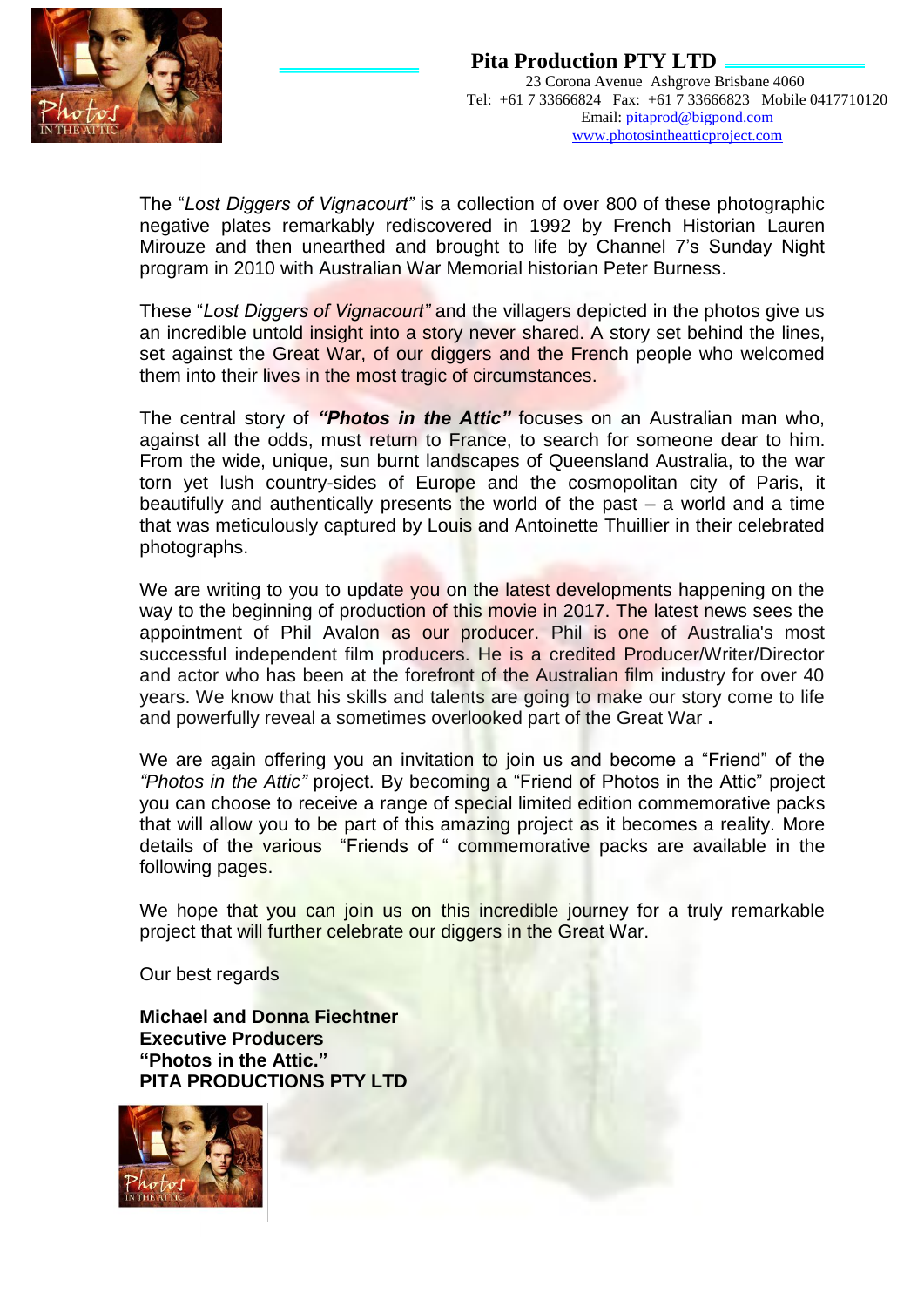

#### **Pita Production PTY LTD**  23 Corona Avenue Ashgrove Brisbane 4060 Tel: +61 7 33666824 Fax: +61 7 33666823 Mobile 0417710120 Email: pitaprod@bigpond.com www.photosintheatticproject.com

# **"Friends of Photos in the Attic" Commemorative Packs**

### **\$100 friend**

Pack of 8 "Lost Diggers of Vignacourt" post cards produced by the Australian War Memorial ( 50 items available)

#### **\$200 friend**

- Pack of 8 "Lost Diggers of Vignacourt" post cards produced by the Australian War Memorial ( 20 items available)
- "The Lost Diggers" book by Ross Coulthart (20 items available)

#### **\$500 friend**

- A signed copy of "The Lost Diggers" book by Ross Coulthart
- (10 items available)
- A framed copy of "Lost Diggers of Vignacourt" post cards produced by the Australian War Memorial. ( 10 items available)

#### **\$1000 friend**

- A signed copy of "The Lost Diggers" book by Ross Coulthart
- ( 16 items available)
- A limited edition signed and framed copy of 1 "Lost Diggers of Vignacourt" post cards produced by the Australian War Memorial. ( 16 items available)

Signed personally by Christian Thuillier , grandson of Louis and Antoinnette Thuillie and signed by Laurent Mirouze who was responsible for the discovery in 1991 and assisted in the transfer to the Australian War Memorial after the purchase by Kerry Stokes AC.

• Limited edition Western Front Poppy by Ann Maree Willett (16 available)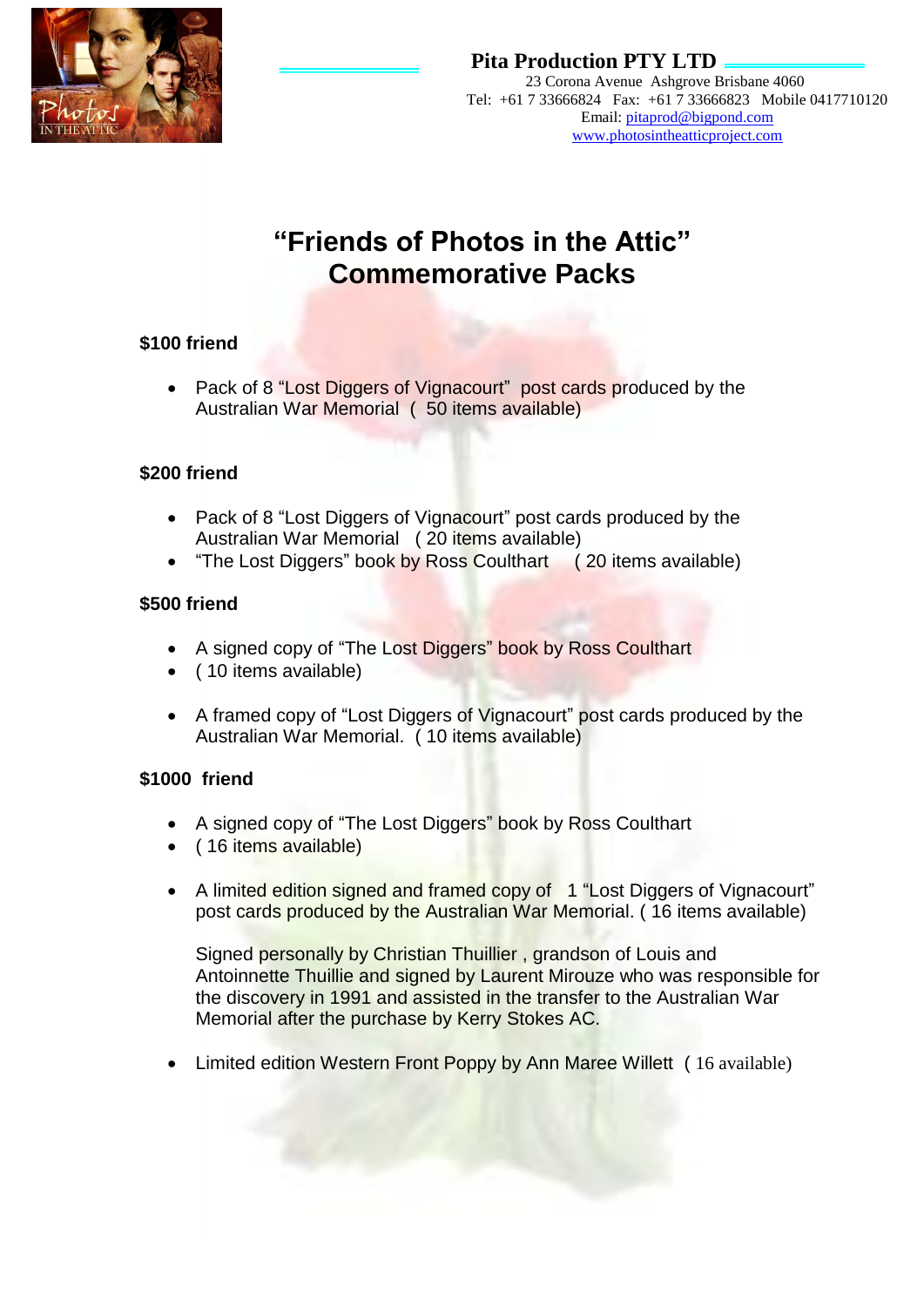

#### **\$2000 friend**

- A signed copy of "The Lost Diggers" book by Ross Coulthart ( 5 available)
- A limited edition signed and framed copy of 4 "Lost Diggers of Vignacourt" post cards produced by the Australian War Memorial (signed by Christian Thuillier and Laurent Mirouze) ( 5 available)
- A limited edition Western Front Poppy by Ann Maree Willett (5 available)
- A signed DVD of material of writer producer and cinematographer of behind the scenes of Photos in the Attic teaser including Screenplay and first draft script. ( 5 available)

#### **\$5000 friend**

- A signed copy of "The Lost Diggers" book by Ross Coulthart (4 available)
- A limited edition signed and framed copy of 4 "Lost Diggers of Vignacourt" post cards produced by the Australian War Memorial (signed by Christian Thuillier and Laurent Mirouze) ( 4 available )
- A limited edition Western Front Poppy by Ann Maree Willett ( 4 available)
- A signed DVD of materials of writer, producer and cinematographer of behind the scenes of Photos in the Attic teaser including Screenplay , first draft script promo and teaser. ( 4 available)
- One ticket in a limited draw for a place on ICG Anzac 2017 or 2018 Western Front Tour (4 tickets in total available)

(including attendance at Anzac Ceremony at Villers Brettoneux (airfares, accommodation ,meals and travel valued at over \$8000)

#### **\$10000 friend**

- A signed copy of "The Lost Diggers" book by Ross Coulthart ( 4 available)
- A limited edition signed and framed copy of 8 "Lost Diggers of Vignacourt" post cards produced by the Australian War Memorial (signed by Christian Thuillier and Laurent Mirouze) ( 4 available)
- A limited edition Western Front Poppy by Ann Maree Willett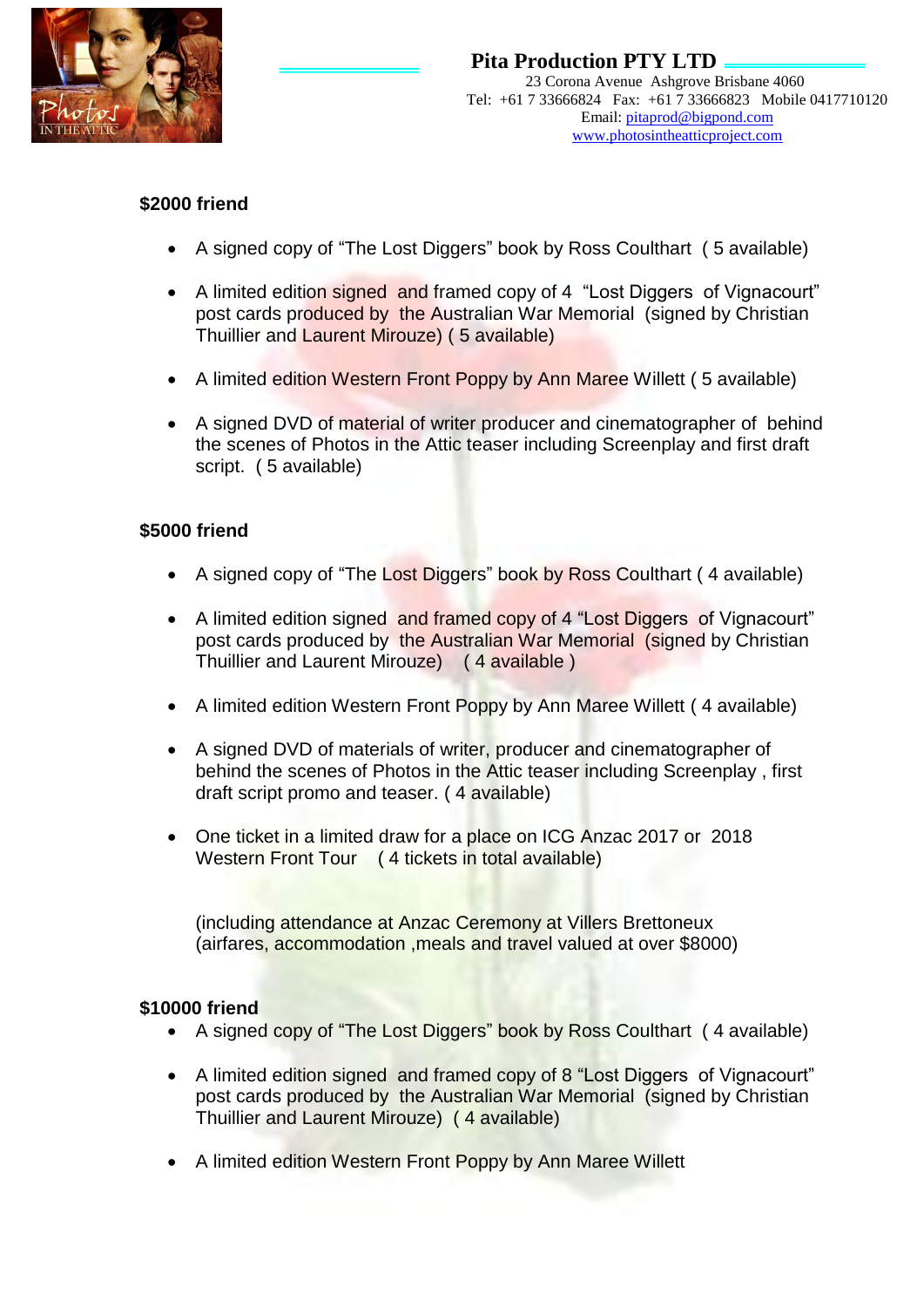

- A signed DVD of material of writer producer and cinematographer of behind the scenes of Photos in the Attic teaser including Screenplay , first draft script promo and teaser. ( 4 available)
- One ticket in the limited draw for a place on ICG April 2017 or 2018 Anzac Day Tour (4 tickets in total available)

(including attendance at Anzac Ceremony at Villers Brettoneux) (airfares, accommodation, meals and travel valued at over \$8000)

#### **Friends of the Project**

**All who become Friends of Photos in the Attic will:**

- **receive regular updates via email on the progress of the Photos in the Attic project.**
- **will be invited to the official premier event (subject to production)**
- **be given preferential opportunities to book on future ICG Western Front Tours in 1917 and 1918.**

 **(Limited edition numbers of each item are available)**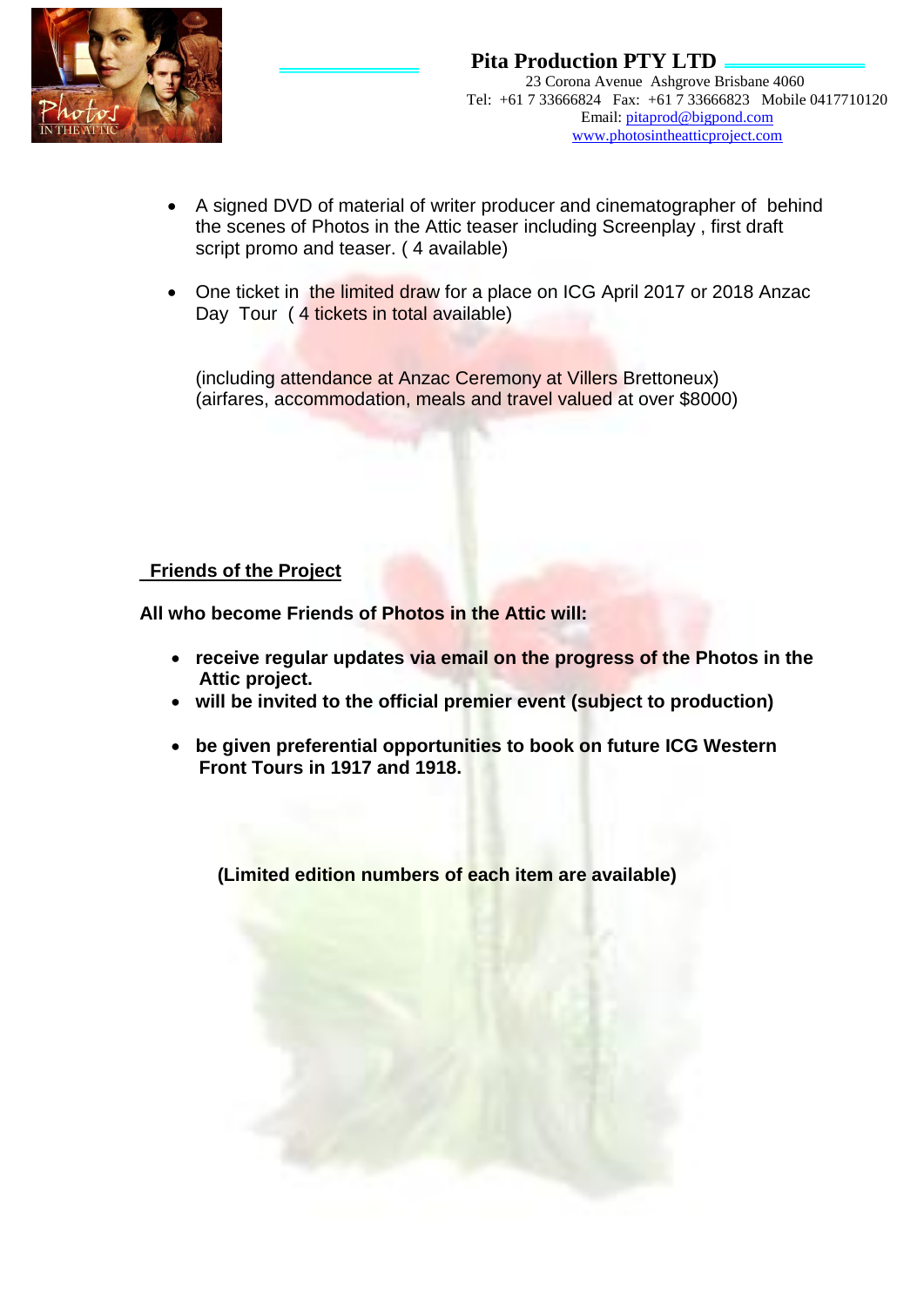

## **Pita Production PTY LTD**

 23 Corona Avenue Ashgrove Brisbane 4060 Tel: +61 7 33666824 Fax: +61 7 33666823 Mobile 0417710120 Email: pitaprod@bigpond.com www.photosintheatticproject.com

#### *Terms and Conditions apply.*

- *Participants are under no obligation to join the project.*
- *Participants act freely of their own choice.*
- *There are no promises of financial returns or gains from becoming a "friend"*
- *Upon becoming a "friend" participants will receive commemorative items .*
- *Friends will receive travel opportunities only for the levels indicated.*
- *Participants becoming a "friend" who are eligible for a travel opportunity in 2017 will receive one entry in a draw to take place on November 11th 2016.*
- *Participants becoming a "friend" who are eligible for a travel opportunity in 2018 will receive one entry in a draw to take place on the 11th August 2017.*
- *The 2017 travel opportunity will take place from April 19th 2017 to May 5th 2017*
- *All airfares ,accommodation, meals and transport will be provided.*

*A separate Photos in the Attic Film Investment Prospectus will be launched in the coming months.*